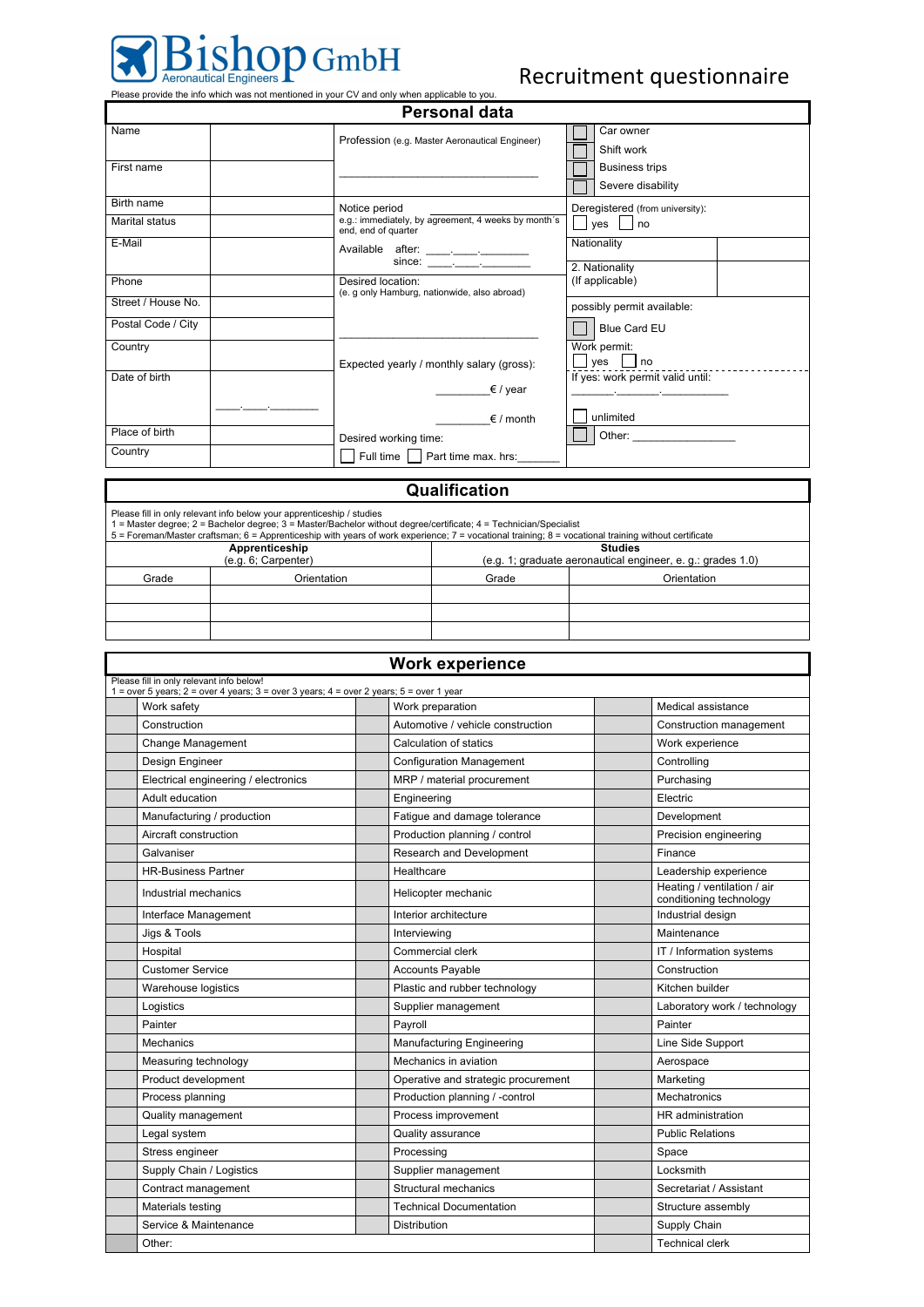## Recruitment questionnaire

٦

| Please fill in only relevant info below your It knowledge |                                                           |                     |  |  |  |  |
|-----------------------------------------------------------|-----------------------------------------------------------|---------------------|--|--|--|--|
| $1 =$ Expert                                              | 3 = Knowledge of detailed functions                       | 5 = Basic knowledge |  |  |  |  |
|                                                           | 2 = Detailed, specific skills<br>$4 =$ Profound knowledge |                     |  |  |  |  |
| <b>BWL Office</b>                                         |                                                           |                     |  |  |  |  |
| MS-Access                                                 | MS-Excel                                                  | MS-Office           |  |  |  |  |
| MS-Outlook                                                | <b>MS-Power Point</b>                                     | MS-Project          |  |  |  |  |
| <b>MS-Visio</b>                                           | MS-Word                                                   |                     |  |  |  |  |
| <b>Technical IT-Tools</b>                                 |                                                           |                     |  |  |  |  |
| AutoCAD                                                   | Catia V4                                                  | Catia V5            |  |  |  |  |
| CCD                                                       | Doors                                                     | Mastercam           |  |  |  |  |
| Matlab                                                    | Nastran                                                   | Patran              |  |  |  |  |
| <b>PDMLink</b>                                            | PDMlink A350                                              | Primes              |  |  |  |  |
| <b>VPM A350</b>                                           | Taksy/Gesy/Tesy                                           | <b>VPM</b>          |  |  |  |  |
| Zamiz                                                     |                                                           |                     |  |  |  |  |
| <b>SAP</b>                                                |                                                           |                     |  |  |  |  |
| SAP                                                       | SAP-FI (Finance)                                          | SAP/ABAP            |  |  |  |  |
| SAP/LE-WM                                                 | SAP/MM-IM                                                 | SAP/MM-PP           |  |  |  |  |
| SAP/MM-SD                                                 | SAP/R3                                                    | SAP/R3 HR           |  |  |  |  |
| SAP/SRM                                                   |                                                           |                     |  |  |  |  |
| <b>Operating systems</b>                                  |                                                           |                     |  |  |  |  |
| Unix                                                      | Windows                                                   |                     |  |  |  |  |
| Database system                                           |                                                           |                     |  |  |  |  |
| Java                                                      | Oracle                                                    | Python              |  |  |  |  |
| SQL                                                       |                                                           |                     |  |  |  |  |
| Other IT-Tools:                                           |                                                           |                     |  |  |  |  |
| Baan                                                      | Click'n Buy (BySide)                                      | CorelDraw           |  |  |  |  |
| <b>ICC</b>                                                | Illustrator                                               | Magic               |  |  |  |  |
| <b>MORE</b>                                               | Photoshop                                                 | TiCon               |  |  |  |  |
| Ugo                                                       | Other: (z. B. Airbus-Tool: eProc)                         |                     |  |  |  |  |
|                                                           |                                                           |                     |  |  |  |  |

**IT**

| <b>Knowledge</b>                                   |                                                                           |  |                                                                                                                             |                    |  |
|----------------------------------------------------|---------------------------------------------------------------------------|--|-----------------------------------------------------------------------------------------------------------------------------|--------------------|--|
|                                                    |                                                                           |  | = very good knowledge $2$ = good knowledge $3$ = Basic knowledge $4$ = minimum knowledge $5$ = No or very limited knowledge |                    |  |
|                                                    | General knowledge                                                         |  |                                                                                                                             |                    |  |
|                                                    | Change Management                                                         |  | Kaizen                                                                                                                      | <b>KVP</b>         |  |
|                                                    | Lean Management                                                           |  | Payroll                                                                                                                     | Project management |  |
|                                                    | Process management                                                        |  | <b>Risk Management</b>                                                                                                      | Welding            |  |
| Total Quality Management (Problem solving methods) |                                                                           |  |                                                                                                                             | Tool stocks        |  |
|                                                    | <b>Aviation specific knowledge</b>                                        |  |                                                                                                                             |                    |  |
|                                                    | Knowledge in the field of civil aviation (CA) documentation               |  |                                                                                                                             |                    |  |
|                                                    | Knowledge of military maintenance procedures, processes and documentation |  |                                                                                                                             |                    |  |
|                                                    | Other knowledge                                                           |  |                                                                                                                             |                    |  |
|                                                    | Implementation of 3-D measurement                                         |  | Dealing with 3-D coordinate measuring machines and length testing                                                           |                    |  |
| processes                                          |                                                                           |  | devices                                                                                                                     |                    |  |
| Other:                                             |                                                                           |  |                                                                                                                             |                    |  |

## **Additional Qualifications**

| Please fill in only the relevant additional qualifications! $X =$ completed/existing |                                                                       |  |  |  |  |
|--------------------------------------------------------------------------------------|-----------------------------------------------------------------------|--|--|--|--|
| Driving licence                                                                      | CЕ<br>B/3<br>Other:                                                   |  |  |  |  |
| Special licence<br>Forklift licence<br>Crane driver licence                          |                                                                       |  |  |  |  |
| Licenses for Quality Management                                                      | Licenced auditor<br>B-1-Licence<br>B-2-Licence                        |  |  |  |  |
|                                                                                      | <b>External auditor</b><br><b>Auditor</b><br>D-Licence                |  |  |  |  |
|                                                                                      | NDT- auditor<br>Private auditor                                       |  |  |  |  |
| Lean Management                                                                      | Lean Management<br>Six Sigma<br>Green Belt                            |  |  |  |  |
| Machine operator                                                                     | Machine operator                                                      |  |  |  |  |
| SiGeKo                                                                               | Security and Health coordinator of construction and Remedial measures |  |  |  |  |
| Technician                                                                           | Aircraft technician<br>Foreman / Master craftsman<br>Technician       |  |  |  |  |
| Master craftsman                                                                     | Industrial foreman<br>Master                                          |  |  |  |  |
| <b>MTM</b><br>Methods-Time Measurement                                               |                                                                       |  |  |  |  |
| Certificates                                                                         | Structure assembly                                                    |  |  |  |  |
| Further qualifications                                                               | Airbus-special. training structural mechanics                         |  |  |  |  |
|                                                                                      | Respiratory equipment carrier                                         |  |  |  |  |
| Safety officer<br>First aid training<br>Instructor qualification                     |                                                                       |  |  |  |  |
|                                                                                      | REFA-knowledge<br>Squad leader (Work Gang foreman)                    |  |  |  |  |
| Other                                                                                |                                                                       |  |  |  |  |

## **Language skills**

**1 = Mother tongue**

| <b>2 = Business fluent</b> (can interact spontaneously, fluently and clearly in writing, ability to follow long speeches)                   |                                                                                                                         |  |         |  |         |  |
|---------------------------------------------------------------------------------------------------------------------------------------------|-------------------------------------------------------------------------------------------------------------------------|--|---------|--|---------|--|
|                                                                                                                                             | 3 = Experienced (can communicate spontaneously and fluently, can write clear text, can understand complex instructions) |  |         |  |         |  |
|                                                                                                                                             | 4 = Advanced (can deal with most situations, write simple text, understands topics when spoken slowly                   |  |         |  |         |  |
| 5 = Basic knowledge (can communicate in simple tasks, write short, simple notes, understanding of simple text)                              |                                                                                                                         |  |         |  |         |  |
| 6 = Beginner (can communicate in a very simple way; if repeated slowly, can write a simple, short postcard and understand simple sentences) |                                                                                                                         |  |         |  |         |  |
|                                                                                                                                             | French                                                                                                                  |  | German  |  | English |  |
|                                                                                                                                             | Spanish                                                                                                                 |  | Chinese |  |         |  |
|                                                                                                                                             | Other:                                                                                                                  |  |         |  |         |  |